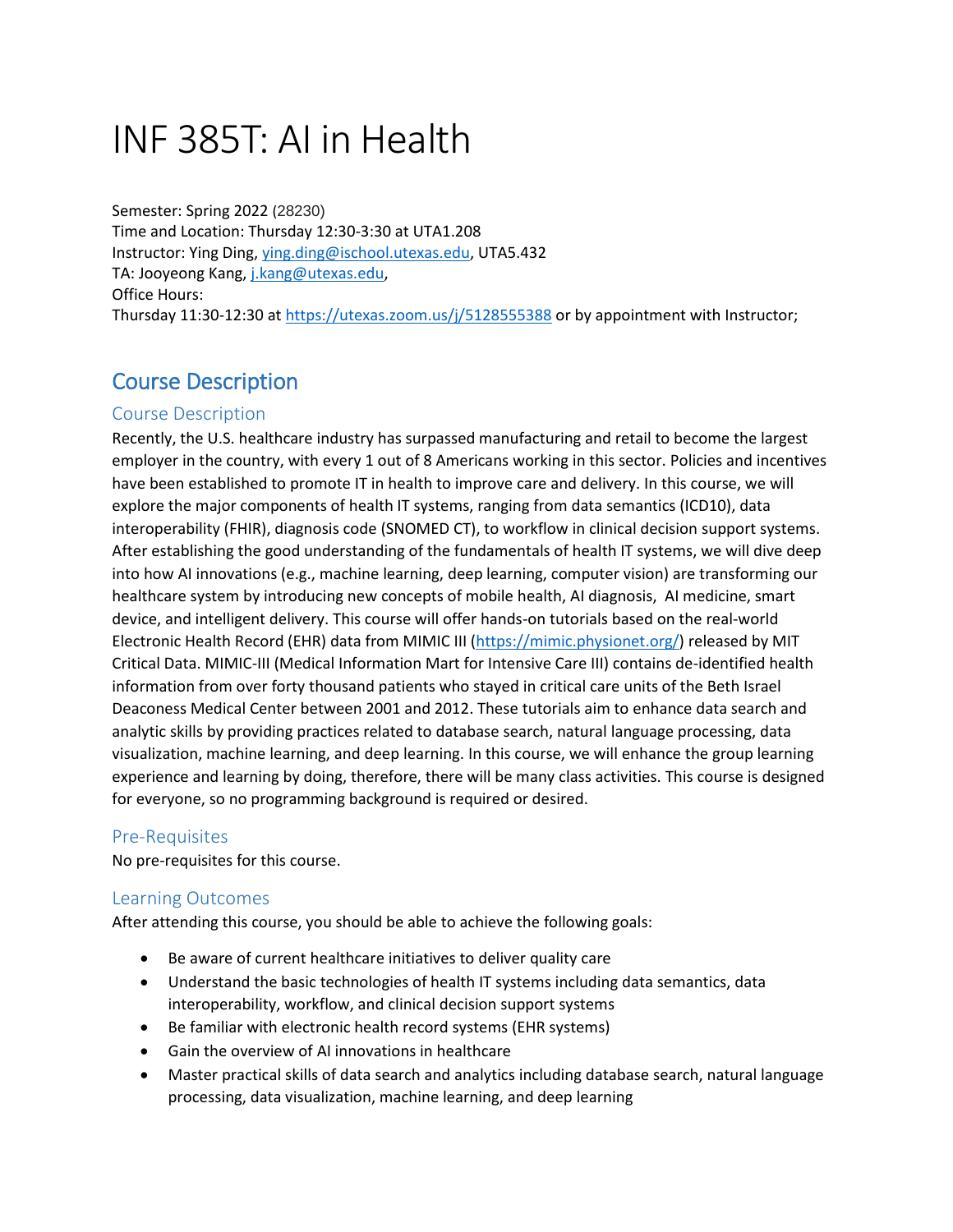# How Will You Learn?

### Statement of Learning Success

Your success in this class is important to me. We all learn differently, and everyone struggles sometimes. You are not, ever, the only one having difficulty! If there are aspects of this course that prevent you from learning or exclude you, please let me know as soon as possible. Together we will develop strategies to meet both your needs and the requirements of the course. I also encourage you to reach out to the student resources available through UT and I am happy to connect you with a person or Center if you would like.

### Teaching Modality Information

Classes will be in-person which requires in-person attendance. Due to the uncertainty of the COVID situation, we might move some portion online via zoom. We will keep you all informed. All online classes will be recorded and shared with you via canvas.

#### Communication

The course Canvas site can be found at utexas.instructure.com. Please email me through Canvas or using my email above (the preferred way). You are responsible for ensuring that the primary email address you have recorded with the university is the one you will check for course communications because that is the email address that Canvas uses.

### Asking for Help

You can reach me anytime by just sending me an email using my UT email address above. If you have specific coding issues with python, please feel free to reach out to our TA using his email above. I will host the office hours each week either at my zoom or in my office. There is no formality, simply drop by if you have any questions to discuss or simply just want to chat. All are welcome. TA will host his office hours each week as well. If you have any specific questions about data, coding, and homework, please feel free to talk to him.

#### Diversity, Equity and Inclusion

It is my intent that students from all diverse backgrounds and perspectives be well served by this course, that students' learning needs be addressed, and that the diversity that students bring to this class can be comfortably expressed and be viewed as a resource, strength and benefit to all students. Please come to me at any time with any concerns.

#### Services for Students with Disabilities

The university is committed to creating an accessible and inclusive learning environment consistent with university policy and federal and state law. Please let me know if you experience any barriers to learning so I can work with you to ensure you have equal opportunity to participate fully in this course. If you are a student with a disability, or think you may have a disability, and need accommodations please contact Services for Students with Disabilities (SSD). Please refer to SSD's website for contact and more information: http://diversity.utexas.edu/disability/. If you are already registered with SSD, please deliver your Accommodation Letter to me as early as possible in the semester so we can discuss your approved accommodations and needs in this course.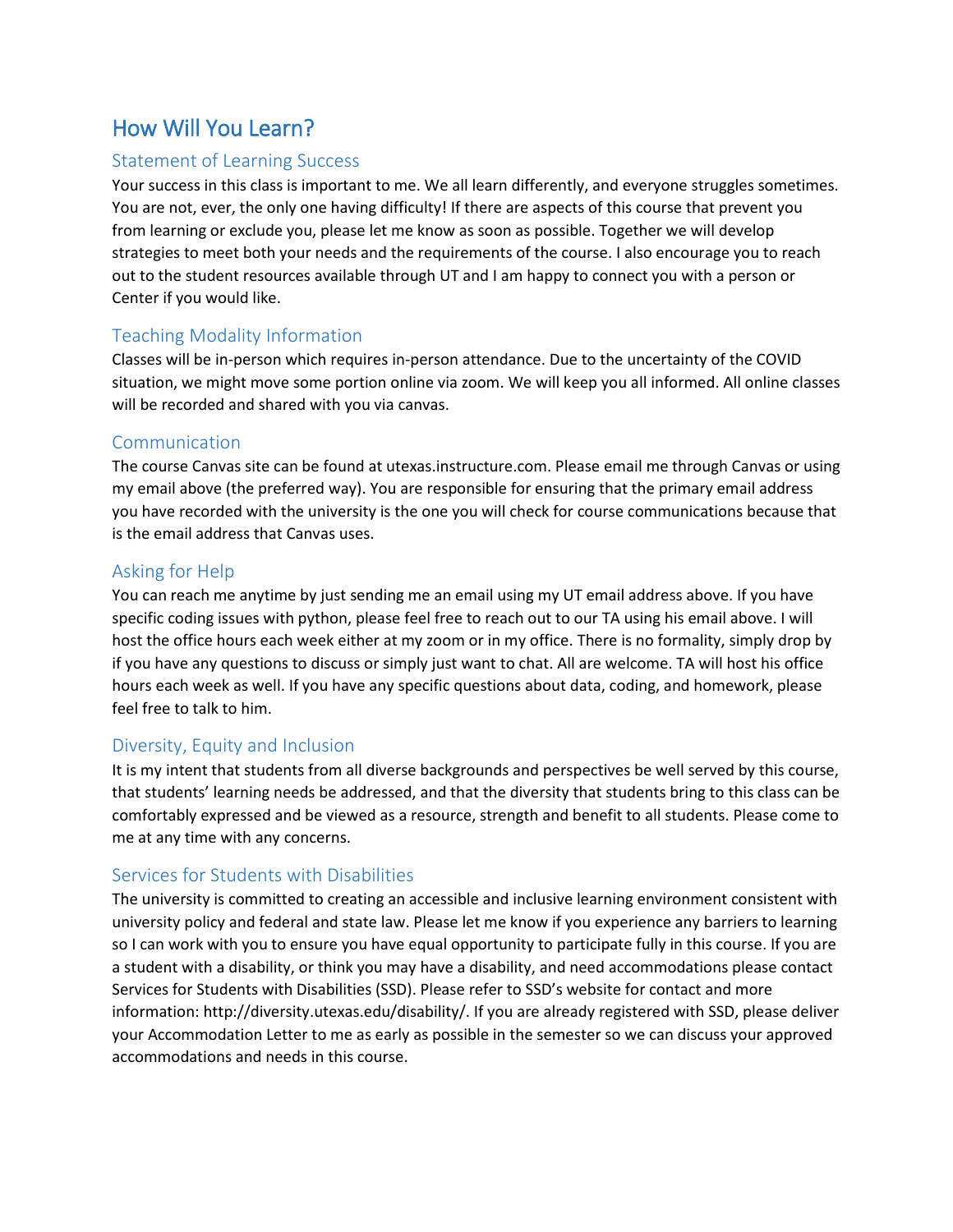# Course Requirements

### Course Materials

#### Recommended books

Eric Topol (2019). Deep Medicine: How artificial intelligence can make healthcare human again. New York: Basic Books.

Matheny, M., Israni, S. T., Ahmed, M., & Whicher, D. (eds.) (2019). Artificial Intelligence in Health Care: The Hope, the Hype, the Promise, the Peril. National Academy of Medicine[. https://nam.edu/wp](https://nam.edu/wp-content/uploads/2019/12/AI-in-Health-Care-PREPUB-FINAL.pdf)[content/uploads/2019/12/AI-in-Health-Care-PREPUB-FINAL.pdf](https://nam.edu/wp-content/uploads/2019/12/AI-in-Health-Care-PREPUB-FINAL.pdf)

MIT Critical Data (2016). Secondary Analysis of Electronic Health Records. Springer Open. <https://www.springer.com/gp/book/9783319437408>

Recommended Readings:

Research using MIMIC data:<https://read.qxmd.com/keyword/229497>

Paper with code:<https://paperswithcode.com/>

Weekly Reading Seminar (optional): every Thursday 8-10PM a[t https://utexas.zoom.us/j/5128555388](https://utexas.zoom.us/j/5128555388)

#### Data and Software

MIMIC III and MIMIC IV: contains de-identified data from over 40,000 patients who were admitted to Beth Israel Deaconess Medical Center in Boston, Massachusetts from 2001 to 2012.

- Data:<https://physionet.org/content/mimiciii/1.4/>
- Get access[: https://mimic.physionet.org/gettingstarted/access/,](https://mimic.physionet.org/gettingstarted/access/) https://physionet.org/about/citi-course/

Python Coding using Google Colab[: https://colab.research.google.com/](https://colab.research.google.com/github/tensorflow/examples/blob/master/courses/udacity_intro_to_tensorflow_for_deep_learning/l01c01_introduction_to_colab_and_python.ipynb)

Tableau:<https://www.tableau.com/academic/students>

#### Required Devices

A laptop is required and should be brought to the classroom.

# Classroom Expectations

Class attendance and participation are important to build a welcoming and engaging learning environment for all of us. They are required and count 10% of your final grade. If you cannot attend a class, please send me your written excuse via email.

# Course Outline

All instructions, assignments, readings, rubrics and essential information will be on the Canvas website at utexas.instructure.com. Check Canvas regularly. Changes to the schedule may be made at my discretion if circumstances require. I will announce any such changes in class and will also communicate them via a Canvas announcement.

#### Schedule (tentative)

| <b>Activities</b><br>Date<br><b>utorial</b><br><b>Notes</b><br>Class<br>ecture |
|--------------------------------------------------------------------------------|
|--------------------------------------------------------------------------------|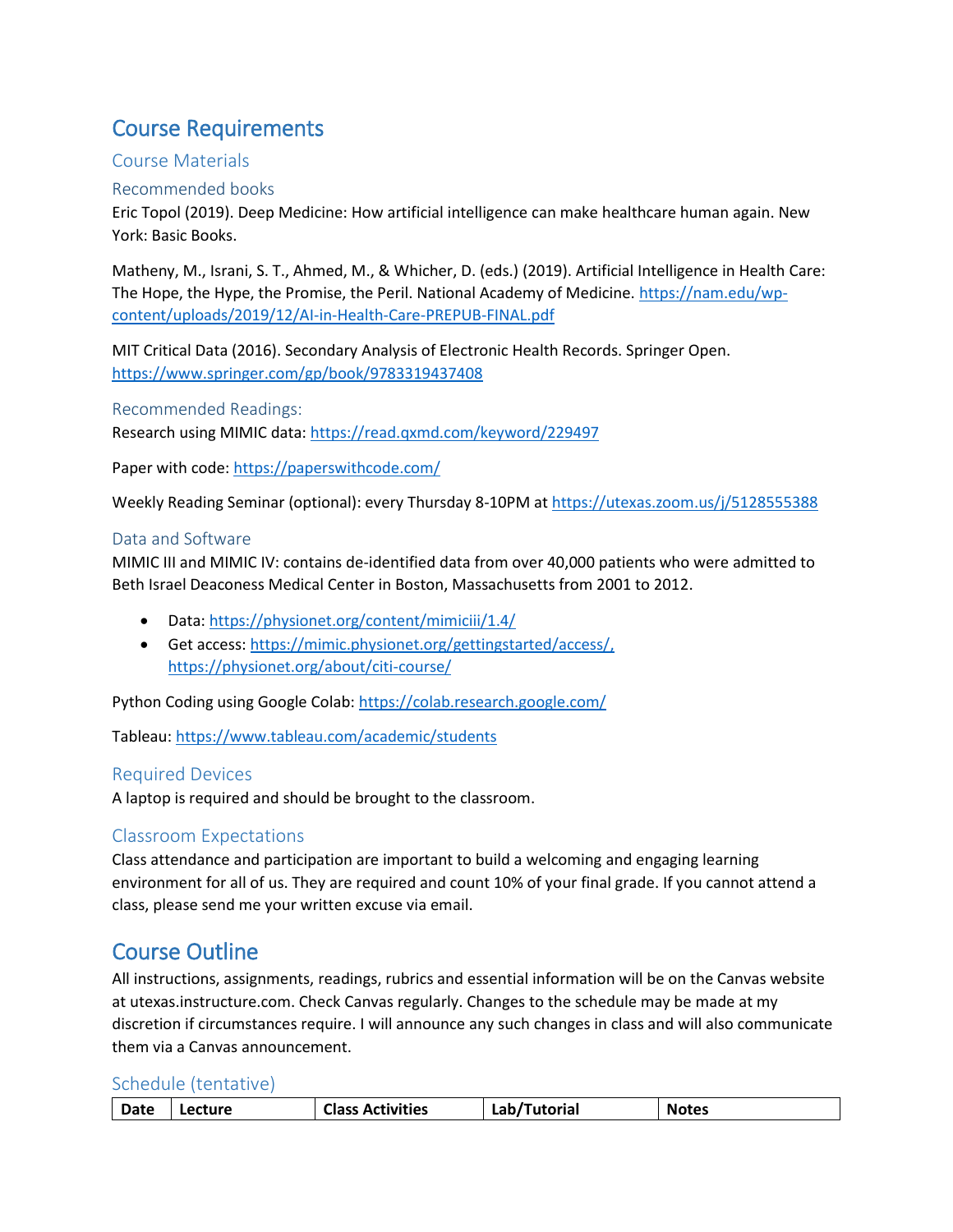|               | (60mins+15mins<br>break)                                                    | $(45 \text{mins})$                                                                | $(60 \text{mins})$                                                                                                                                            |                                                                                                                                                             |
|---------------|-----------------------------------------------------------------------------|-----------------------------------------------------------------------------------|---------------------------------------------------------------------------------------------------------------------------------------------------------------|-------------------------------------------------------------------------------------------------------------------------------------------------------------|
| $L1-$<br>1/20 | Introduction,<br>Knowing each<br>other                                      | Reading 1<br>Reading 2<br>focus questions                                         | Introduce MIMIC III<br>Form the expert group<br>(Data semantics, Data<br>Share/FHIR, ML/DL in<br>health, AI ethics in<br>health, Explainable AI<br>in health) | Get access to MIMIC III<br>Start MIT ethic course,                                                                                                          |
| $L2-$<br>1/27 | Evidence-based<br>Care, i2b2 and<br><b>OMOP</b>                             | (Data Model:<br>Benjamin Glicksberg)<br>Reading 1<br>Reading 2<br>focus questions | MIT ethic course                                                                                                                                              | MIT ethic course due<br>submit the request<br>Form group for group<br>project                                                                               |
| $L3-$<br>2/3  | <b>EMR Semantics:</b><br><b>ICD10, ICD10</b><br>(COVID) and ICD9<br>(MIMIC) | expert group section<br>Reading 1<br>Reading 2<br>focus questions                 | T1: MIMIC-Visual<br>Tableau I                                                                                                                                 | Form a group randomly<br>for self-learning<br>tutorial,<br><b>Get MIMIC access</b><br>permission, self-<br>learning tutorials (on<br>Tableau, SQL, NLP, ML) |
| $L4-$<br>2/10 | <b>EMR Semantics:</b><br><b>SNOMED CT I</b>                                 | expert group section<br>Reading 1<br>Reading 2<br>focus questions                 | T1: MIMIC-Visual<br>Tableau II                                                                                                                                | Send the group project<br>summary to TA                                                                                                                     |
| $L5-$<br>2/17 | <b>EMR Semantics:</b><br>SNOMED CT II,<br>SNOMED and<br>ICD10               | expert group section<br>Reading 1<br>Reading 2<br>Answer focus<br>questions       | T2: MIMIC-SQL I                                                                                                                                               | <b>MIMIC Tableau Gallery</b><br>due                                                                                                                         |
| $L6-$<br>2/24 | <b>EMR Semantics:</b><br>LOINC                                              | expert group section<br>Reading 1<br>Reading 2<br>focus questions                 | T2: MIMIC-SQL II                                                                                                                                              | Group project                                                                                                                                               |
| $L7-$<br>3/3  | <b>EMR Semantics:</b><br>RxNorm                                             | expert group section<br>Teach us one medical<br>taxonomy,<br>focus questions      | T3: MIMIC-NLP Spacy                                                                                                                                           | MIMIC SQL due                                                                                                                                               |
| $L8-$<br>3/10 | <b>Clinical Decision</b><br><b>Support System</b>                           | (CDSS: Justin<br>Rousseau)<br>expert group section<br>focus questions             | T3: MIMIC-NLP:<br>sciSpacy<br>(bluebert, clinicalbert)                                                                                                        | Group project                                                                                                                                               |
| $3/17 -$      | break                                                                       |                                                                                   |                                                                                                                                                               |                                                                                                                                                             |
| L9-<br>3/24   | Data Share: FHIR<br>(FHIR: Darrell<br>Woelk)                                | expert group section<br>Reading 1<br>Reading 2<br>focus questions                 | T4: MIMIC-ML LOS I                                                                                                                                            | Group project                                                                                                                                               |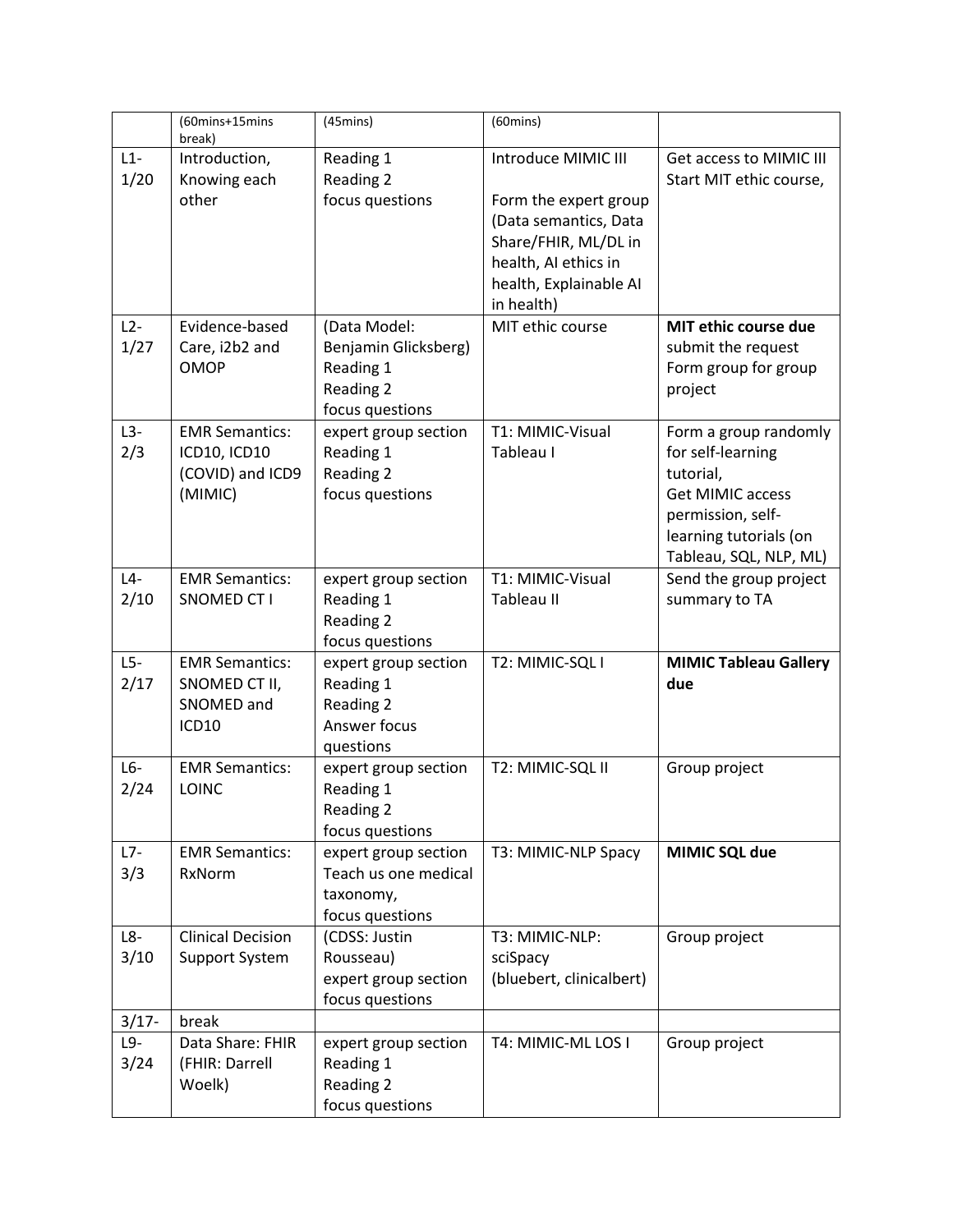| $L10-$ | AI health: ML/DL I        | expert group section | T4: MIMIC-ML LOS II   | <b>MIMIC NLP due</b>        |
|--------|---------------------------|----------------------|-----------------------|-----------------------------|
| 3/31   | (Explainable AI:          | Reading 1            |                       | (cTakes, ClinicalBert,      |
|        | Tianjian Guo)             | Reading 2            |                       | bioBert, Bert,              |
|        |                           | focus questions      |                       | metamap, negabert)          |
| $L11-$ | AI health: ML/DL          | expert group section | T5: MIMIC-ML          | Group project               |
| 4/7    | Ш                         | Reading 1            | Readmission I         |                             |
|        | (Health Risk              | Reading 2            |                       |                             |
|        | Prediction: Tingyi        | focus questions      |                       |                             |
|        | Wanyan)                   |                      |                       |                             |
| $L12-$ | AI health: imaging        | expert group section | T5: MIMIC-ML          | <b>Group Assignment Due</b> |
| 4/14   | (Medical Imaging          | Reading 1            | <b>Readmission II</b> | (graded by students)        |
|        | Diagnosis: Yifan          | Reading 2            |                       |                             |
|        | Peng)                     | focus questions      |                       |                             |
|        |                           |                      |                       |                             |
| $L13-$ | Al in drug                | Guest Lecture on AI  | <b>Group Project</b>  | Group project               |
| 4/21   | discovery,                | in Drug Discovery    |                       |                             |
|        | robotics and              | (Abhik Seal?)        |                       |                             |
|        | smart device              |                      |                       |                             |
| $L14-$ | AI health: Wrap           | Chapter presentation | Group project         | <b>MIMIC ML due</b>         |
| 4/28   | Up: Chapter               | of AI in healthcare: |                       |                             |
|        | presentation of AI        | https://nam.edu/wp-  |                       |                             |
|        | in healthcare             | content/uploads/201  |                       |                             |
|        |                           | 9/12/Al-in-Health-   |                       |                             |
|        |                           | Care-PREPUB-         |                       |                             |
|        |                           | <b>FINAL.pdf</b>     |                       |                             |
| $L15-$ | <b>Final Presentation</b> |                      |                       | Group project               |
| 5/5    |                           |                      |                       |                             |
| $L16-$ | <b>Final Report Due</b>   |                      |                       | <b>Final Group Report</b>   |
| 5/12   |                           |                      |                       | <b>Due</b>                  |

# Course Assignments and Grading

# Assignments

**Individual Assignments** (45%)

1. MIT Ethic Course (5%): pass the course, submit your certificate

2. MIMIC Gallery (10%): Develop the visual gallery using Tableau on MIMIC data (Tableau file, video to show details with the goal that other students can follow and rebuild your gallery).

3. MIMIC SQL (10%): Develop 10 SQL queries using MIMIC data (powerpoint slides showing SQL queries, meaning of each query, screenshots for results, and video)

4. MIMIC NLP (10%): generate an NLP tutorial using MIMIC data (powerpoint slides, python code, video).

5. MIMIC ML tutorial (10%): generate a ML tutorial using MIMIC data (powerpoint slides, python code, video).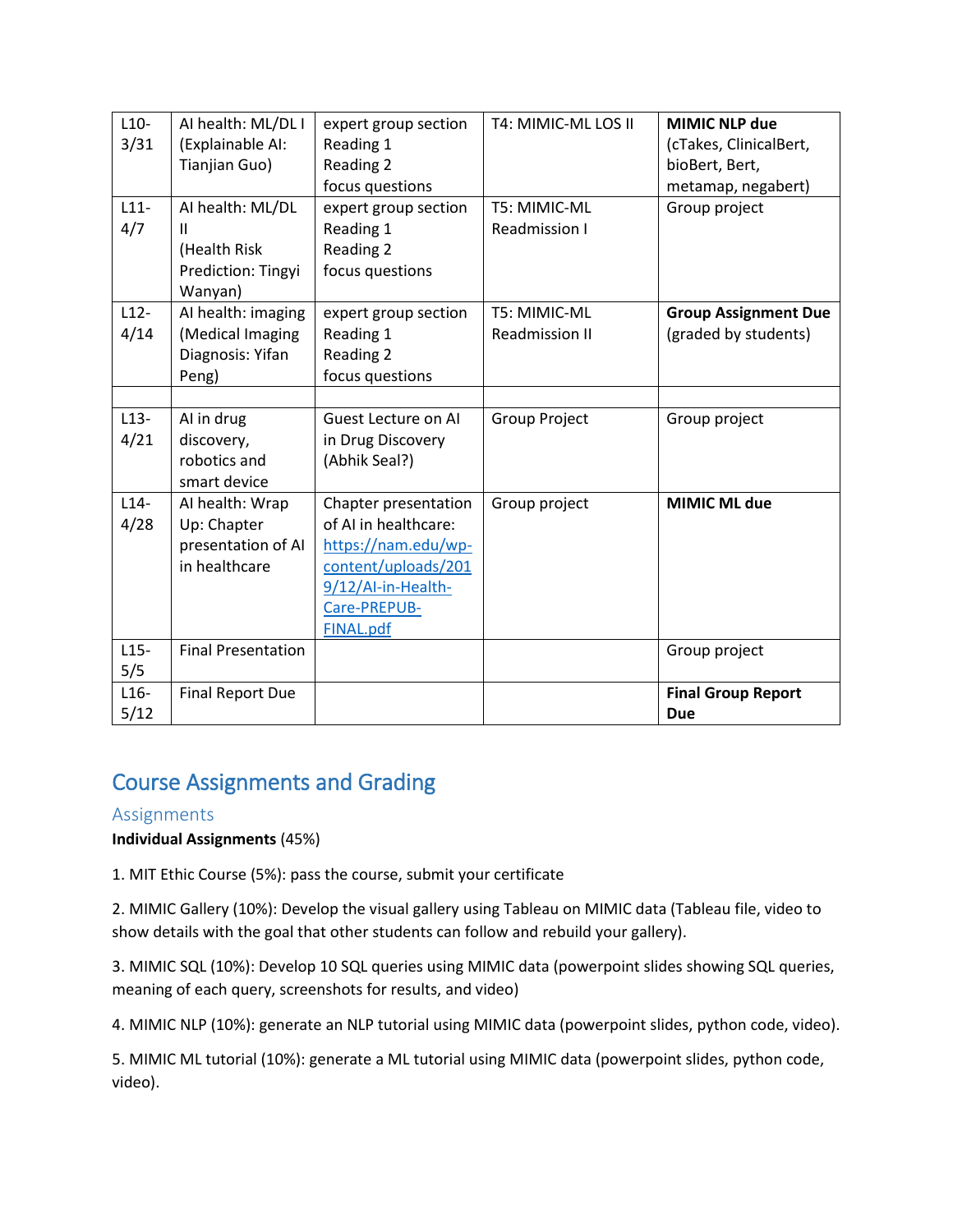**Group Assignment** (15%): Self-learning tutorial using MIMIC data (powerpoint slides, code, and video)

- Professor will randomly pair 2 students into one group
- Your group can select a topic to develop a tutorial using MIMIC: any topic you like
- Peer learning together: Another team will be assigned to learn the materials you have developed, provide feedback, and grade your tutorial
- The best to way to learn is to be able to teach others: create slides and videos, and upload them to Canvas. If you are proud of your tutorial and want to distribute it further, you can consider to upload your videos to YouTube and write a blog (example: [https://towardsdatascience.com/predicting-hospital-length-of-stay-at-time-of-admission-](https://towardsdatascience.com/predicting-hospital-length-of-stay-at-time-of-admission-55dfdfe69598)[55dfdfe69598\)](https://towardsdatascience.com/predicting-hospital-length-of-stay-at-time-of-admission-55dfdfe69598)
- Potential resources: <https://paperswithcode.com/>

**Group Project** (30%): For a team with no more than 3 members to work on a selected topic based on the follow options:

- Build an evidence-based care app/tool on health risk prediction
- Implement explainable AI methods in healthcare using SHAP (https://shap.readthedocs.io/en/latest/index.html#)
- Build a prototype to implement explainable AI in healthcare
- Implement a deep learning model for chest x-ray image diagnosis
- Analyzing clinical notes

Output: A report with less than 5 pages (aiming for a workshop paper using ACM template: https://www.acm.org/publications/taps/word-template-workflow), powerpoint, code, and video (assuming that you will teach it to other students), presentation and demo

Some examples:

- Fairness in deep learning classification: https://arxiv.org/pdf/2003.00827.pdf
- Using shapley to understand disparity: https://arxiv.org/pdf/2111.08168.pdf
- Explainable AI on COVID patients: https://www.medrxiv.org/content/10.1101/2020.06.07.20124933v1.full.pdf
- longitudinal patient stratification: https://proceedings.mlr.press/v158/carr21a/carr21a.pdf
- eICU length of stay prediction: https://proceedings.mlr.press/v158/carr21a/carr21a.pdf
- Explainable AI: DeepLift for readmission prediction: https://proceedings.mlr.press/v158/carr21a/carr21a.pdf
- Patient embedding: https://proceedings.neurips.cc/paper/2018/file/934b535800b1cba8f96a5d72f72f1611- Paper.pdf
- patient feature importance using feature vector: https://arxiv.org/pdf/2111.05898.pdf
- temporal patient data encoding: https://arxiv.org/pdf/2011.11235.pdf
- Confounding factor identification: https://arxiv.org/pdf/2011.08753.pdf

Collaboration Projects:

- Health Risk Prediction on eICU data (McCombs School of Business)
- Explainable AI in Health Risk Prediction (McCombs School of Business)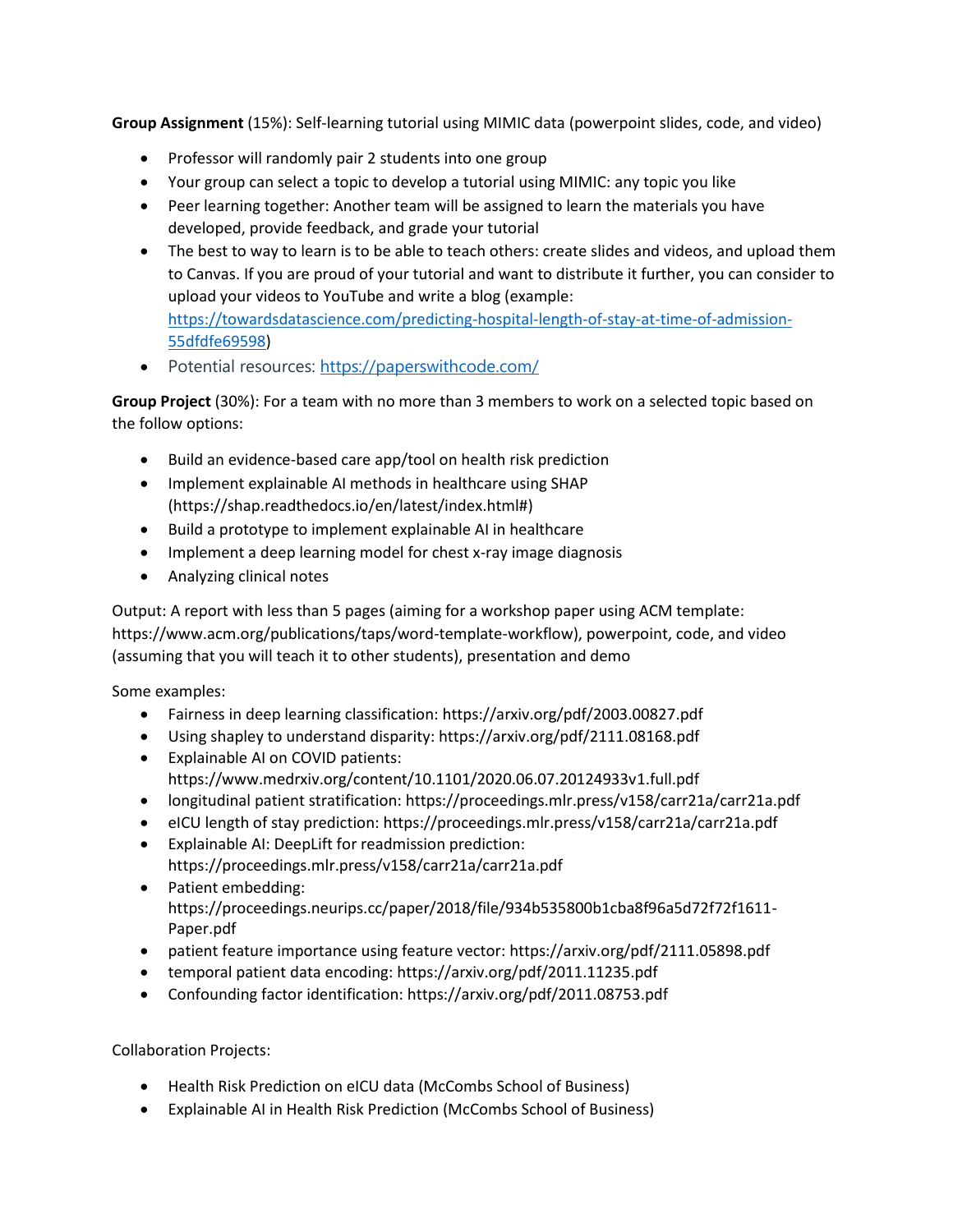- Shapley Score on readmission prediction (Anthem)
- Medical notes summary (Dell Med)
- Benchmarking on chest x-ray imaging diagnosis (AiXplain)
- Explainable AI in medical imaging diagnosis (iSchool)
- GNN explainer (Katana Graph)
- Graph based drug discovery (Katana Graph)
- DeepLift and DeepShap on risk prediction (Mount Sinai and iSchool)

#### **Class presentations, participations, and final presentation (10%)**

### Late Work and Making Up Missed Work

Late work without proper excuse is not accepted. Each late work is subject to a 1-point grade reduction for every one hour late.

#### Absences

Each absence in class without proper excuse will get 1-point grade reduction from your final grade.

#### Equitable Accommodation

If you want to improve your grade, adding extra work to your assignments can be considered. Please discuss this with your instructor.

#### Grade Breaks

| Grade            | <b>Cutoff</b>     |
|------------------|-------------------|
| A                | 94%               |
| $A-$             | 90%               |
| $\overline{B}+$  | 87%<br>84%        |
| B                |                   |
| $B-$             | 80%               |
| $\overline{C}$   | 77%<br>74%<br>70% |
| $\frac{C}{C}$    |                   |
|                  |                   |
| $\overline{D+}$  |                   |
| D                |                   |
| $\overline{D}$ - | 67%<br>64%<br>60% |
| F                | $&60\%$           |

# Course Policies and Disclosures

# Academic Integrity Expectations

Students who violate University rules on academic dishonesty are subject to disciplinary penalties, including the possibility of failure in the course and/or dismissal from the University. Since such dishonesty harms the individual, all students, and the integrity of the University, policies on academic dishonesty will be strictly enforced. For further information, please visit the Student Conduct and Academic Integrity website at: http://deanofstudents.utexas.edu/conduct.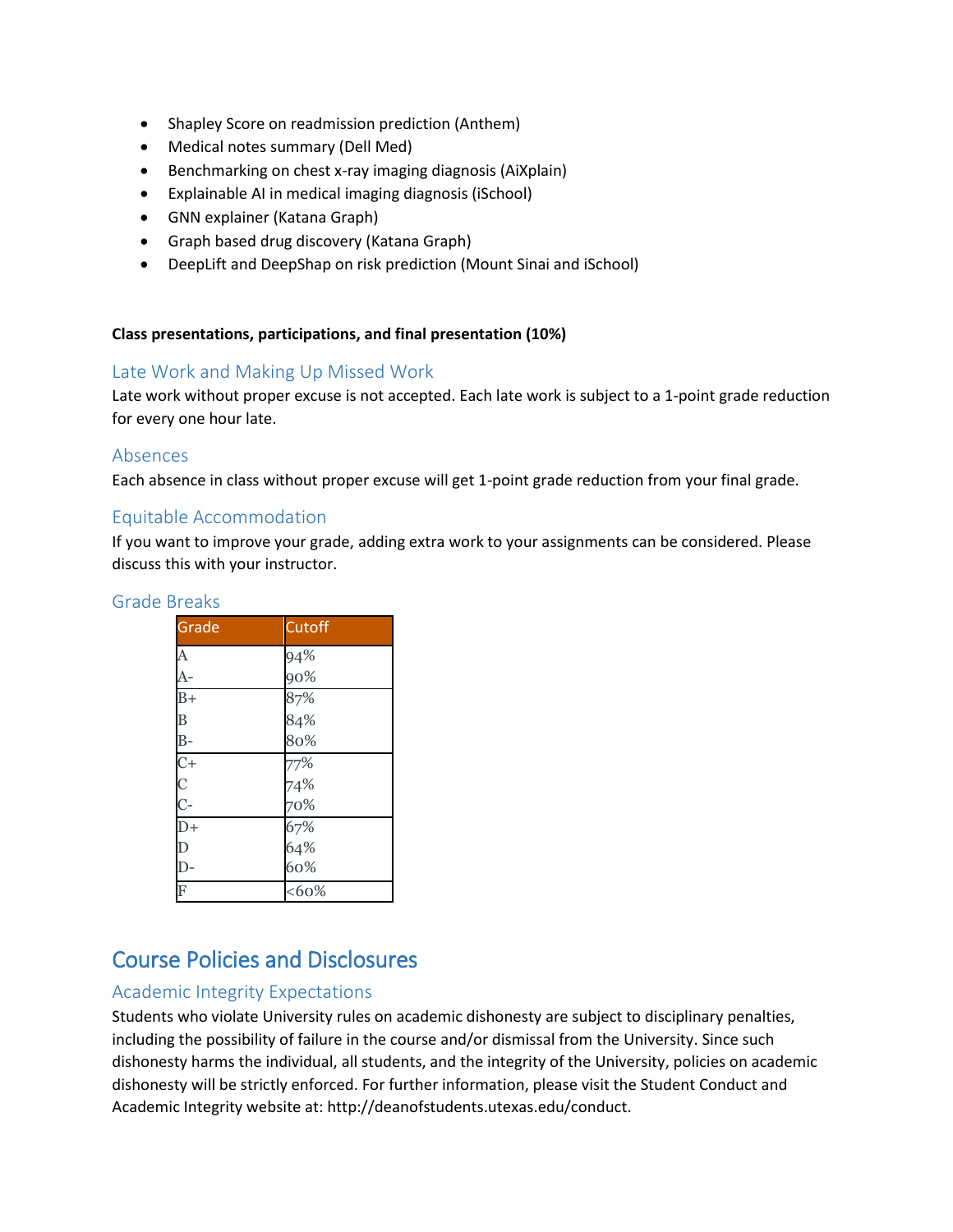# Getting Help with Technology

Students needing help with technology in this course should contact the ITS Service Desk or email iSchool Helpdesk <help@ischool.utexas.edu> for software, hardware, or other technology available at our iSchool.

#### Content Warning

Our classroom provides an open space for the critical and civil exchange of ideas. Some readings and other content in this course will include topics that some students may find offensive and/or traumatizing. I'll aim to forewarn students about potentially disturbing content and I ask all students to help to create an atmosphere of mutual respect and sensitivity.

#### Religious Holy Days

By UT Austin policy, you must notify me of your pending absence as far in advance as possible of the date of observance of a religious holy day. If you must miss a class, an examination, a work assignment, or a project in order to observe a religious holy day, you will be given an opportunity to complete the missed work within a reasonable time after the absence.

#### Names and Pronouns

Professional courtesy and sensitivity are especially important with respect to individuals and topics dealing with differences of race, culture, religion, politics, sexual orientation, gender, gender variance, and nationalities. I will gladly honor your request to address you by your chosen name and by the gender pronouns you use. Class rosters are provided to the instructor with the student's chosen (not legal) name, if you have provided one. If you wish to provide or update a chosen name, that can be done [easily at this page,](https://onestop.utexas.edu/student-records/personal-information/) and you can add your pronouns to Canvas.

#### Land Acknowledgment

I would like to acknowledge that we are meeting on the Indigenous lands of Turtle Island, the ancestral name for what now is called North America. Moreover, I would like to acknowledge the Alabama-Coushatta, Caddo, Carrizo/Comecrudo, Coahuiltecan, Comanche, Kickapoo, Lipan Apache, Tonkawa and Ysleta Del Sur Pueblo, and all the American Indian and Indigenous Peoples and communities who have been or have become a part of these lands and territories in Texas.

# University Resources for Students

# SERVICES FOR STUDENTS WITH DISABILITIES (SSD)

The university is committed to creating an accessible and inclusive learning environment consistent with university policy and federal and state law. Please let me know if you experience any barriers to learning so I can work with you to ensure you have equal opportunity to participate fully in this course. If you are a student with a disability, or think you may have a disability, and need accommodations please contact Services for Students with Disabilities (SSD). Please refer to SSD's website for contact and more information: http://diversity.utexas.edu/disability/. If you are already registered with SSD, please deliver your Accommodation Letter to me as early as possible in the semester so we can discuss your approved accommodations and needs in this course.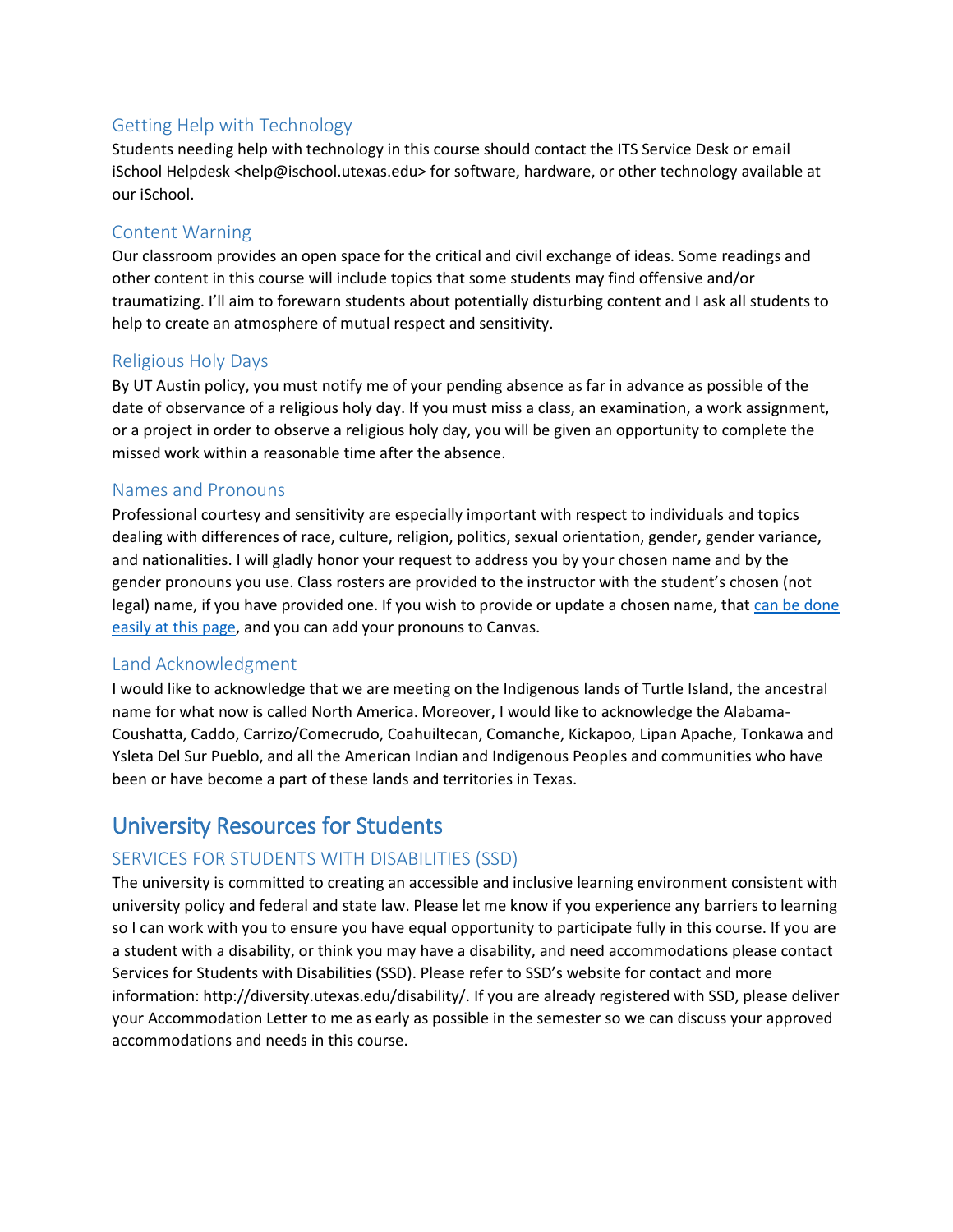# COUNSELING AND MENTAL HEALTH CENTER (CMHC)

All of us benefit from support during times of struggle. Know you are not alone. If you or anyone you know is experiencing symptoms of stress, anxiety, depression, academic concerns, loneliness, difficulty sleeping, or any other concern impacting your wellbeing – you are strongly encouraged to connect with CMHC. The Counseling and Mental Health Center provides a wide variety of mental health services to all UT students including crisis services, counseling services with immediate support and well-being resources. Additionally, CARE Counselors are located within the academic schools and colleges. These counselors get to know the concerns that are unique to their college's students. For more information on CMHC, visit https://cmhc.utexas.edu or call 512-471-3515.

# UNIVERSITY HEALTH SERVICES (UHS)

Your physical health and wellness are a priority. University Health Services is an on-campus high-quality medical facility providing care to all UT students. Services offered by UHS include general medicine, urgent care, a 24/7 nurse advice line, women's health, sports medicine, physical therapy, lab and radiology services, COVID-19 testing and vaccinations and much more. For additional information, visit https://healthyhorns.utexas.edu or call 512-471-4955.

# SANGER LEARNING CENTER

Did you know that more than one-third of UT undergraduate students use the Sanger Learning Center each year to improve their academic performance? All students are welcome to take advantage of Sanger Center's classes and workshops, private learning specialist appointments, peer academic coaching, and tutoring for more than 70 courses in 15 different subject areas. For more information, please visit https://ugs.utexas.edu/slc or call 512-471-3614 (JES A332)."

# STUDENT EMERGENCY SERVICES (SES)

Student Emergency Services in the Office of the Dean of Students helps students and their families during difficult or emergency situations. Assistance includes outreach, advocacy, intervention, support, and referrals to relevant campus and community resources. If you need to be absent from class due to a family emergency, medical or mental health concern, or academic difficulty due to crisis or an emergency situation, you can work with Student Emergency Services. SES will document your situation and notify your professors. If immediate mental health assistance is needed, call the Counseling and Mental Health Center (CMHC) at 512-471-3515 or you may also contact Bryce Moffett, LCSW (iSchool CARE counselor) at 512-232-2983. Outside CMHC business hours (8a.m.-5p.m., Monday-Friday), contact the CMHC 24/7 Crisis Line at 512-471-2255. Additional information is available at https://deanofstudents.utexas.edu/emergency/ or by calling 512-471-5017.

# Important Safety Information

If you have concerns about the safety or behavior of fellow students, TAs or professors, contact BCCAL (the Behavior Concerns and COVID-19 Advice Line) at https://safety.utexas.edu/behavior-concernsadvice-line or by calling 512-232-5050. Confidentiality will be maintained as much as possible, however the university may be required to release some information to appropriate parties.

# CLASSROOM SAFETY AND COVID-19

To help preserve our in-person learning environment, the university recommends the following.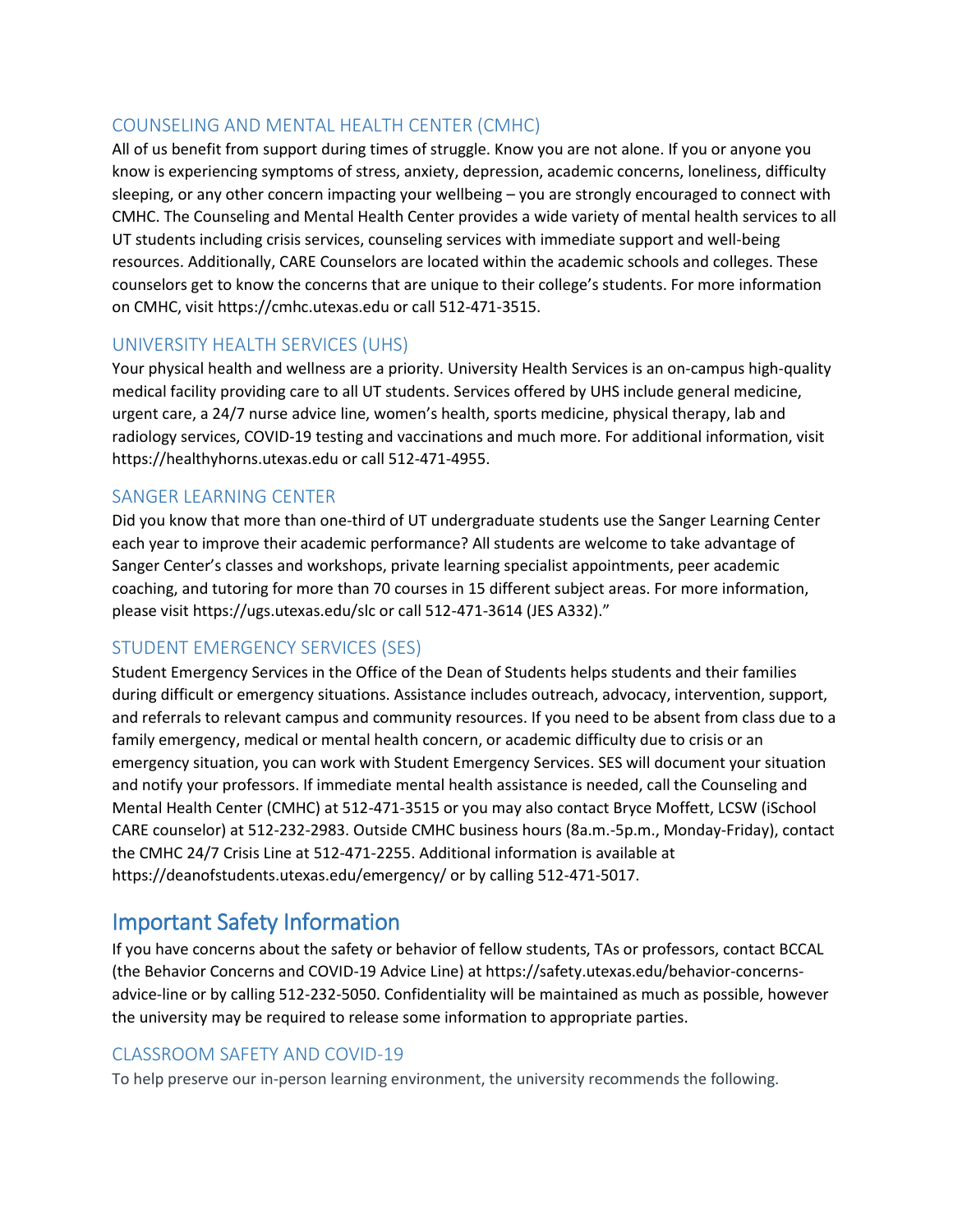- Adhere to universit[y mask guidance.](https://t.e2ma.net/click/fuzy1f/7f70iib/3gdvdxc) Masks are strongly recommended, but optional, inside university buildings for vaccinated and unvaccinated individuals, except when alone in a private office or single-occupant cubicle.
- [Vaccinations are widely available,](https://t.e2ma.net/click/fuzy1f/7f70iib/j9dvdxc) free and not billed to health insurance. The vaccine will help protect against the transmission of the virus to others and reduce serious symptoms in those who are vaccinated.
- [Proactive Community Testing](https://t.e2ma.net/click/fuzy1f/7f70iib/z1evdxc) remains an important part of the university's efforts to protect our community. Tests are fast and free.
- We encourage the use of the **Protect Texas App each day prior to coming to campus.**
- If you develop COVID-19 symptoms or feel sick, stay home and contact th[e University Health](https://www.healthyhorns.utexas.edu/)  [Services](https://www.healthyhorns.utexas.edu/)' Nurse Advice Line at 512-475-6877. If you need to be absent from class, contact [Student Emergency Services](https://t.e2ma.net/click/l02i5z/dmu8psb/9yd5cm4) and they will notify your professors. In addition, to help understand what to do if you have been had close contact with someone who tested positive for COVID-19, see this [University Health Services link.](https://healthyhorns.utexas.edu/coronavirus_exposure_action_chart.html)
- [Behavior Concerns and COVID-19 Advice Line](https://safety.utexas.edu/behavior-concerns-advice-line) (BCCAL) remains available as the primary tool to address questions or concerns from the university community about COVID-19.
- Students who test positive should contact [BCCAL](https://safety.utexas.edu/behavior-concerns-advice-line) or self-report (if tested off campus) to [University Health Services.](https://healthyhorns.utexas.edu/coronavirus_self_report.html)
- Visit [Protect Texas Together](https://protect.utexas.edu/) for more information.

# TITLE IX DISCLOSURE

Beginning January 1, 2020, TexasSenate Bill 212 requires all employees of Texas universities, including faculty, to report any information to theTitle IX Office regarding sexual harassment, sexual assault, dating violence and stalking that is disclosed to them. Texas law requires that all employees who witness or receive any information of this type (including, but not limited to, writing assignments, class discussions, or one-on-one conversations) must be report it. If you would liketo speak with someone who can provide support or remedies without making an official report to the university, please email advocate@austin.utexas.edu. For more information about reporting options and resources, visit http://www.titleix.utexas.edu/, contact the Title IX Office via email at titleix@austin.utexas.edu, or call 512-471-0419. Although graduate teaching and research assistants are not subject to Texas Senate Bill 212, they are still mandatory reporters under Federal Title IX laws and are required to report a wide range of behaviors we refer to as sexual misconduct, including the types of sexual misconduct covered under Texas Senate Bill 212.The Title IX office has developed supportive ways to respond to a survivor and compiled campus resources to support survivors.

Faculty members and certain staff members are considered "Responsible Employees" or "Mandatory Reporters," which means that they are required to report violations of Title IX to the Title IX Coordinator. I am a Responsible Employee and must report any Title IX-related incidents that are disclosed in writing, discussion, or one-on-one. Before talking with me or with any faculty or staff member about a Title IX-related incident, be sure to ask whether they are a responsible employee. If you want to speak with someone for support or remedies without making an official report to the university, email advocate@austin.utexas.edu For more information about reporting options and resources, visit the Title IX Office or email titleix@austin.utexas.edu.